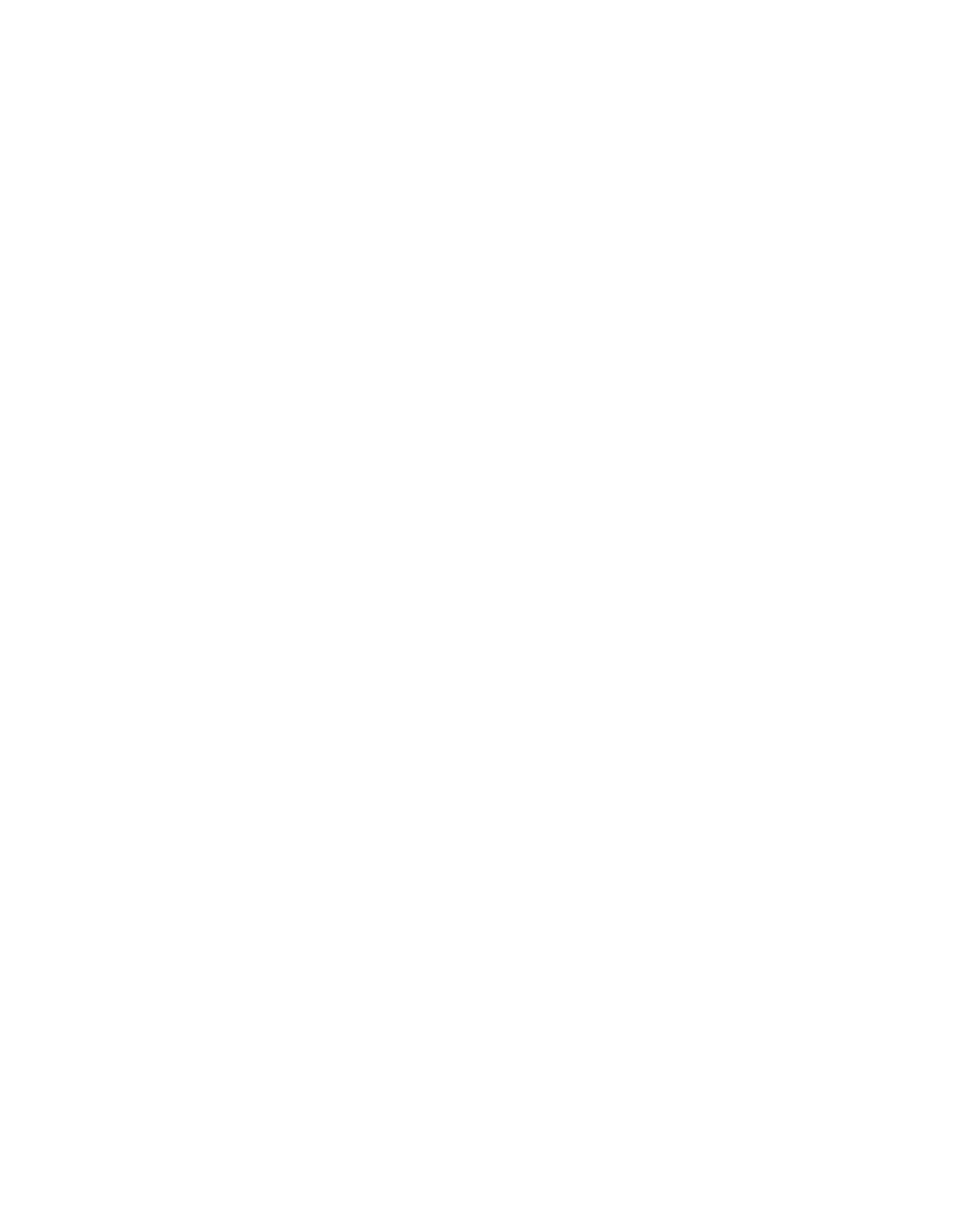# **THANK YOU TO OUR SPONSORS!**

# **Platinum+ Sponsor**

Ewing Marion KAUFFMAN Foundation

# **Platinum Sponsors** Microsoft<sup>®</sup> Research perceptivesoftware Connections **NetApp**<sup>®</sup> **Gold Sponsors** acm's women in computing **S** Cerner American Century<br>Investments® acm-v **Commerce Bank** MONSANTO **Bronze Sponsors GALLUP**® **GARMIN NORTHWEST Friends**

**DWOLLA**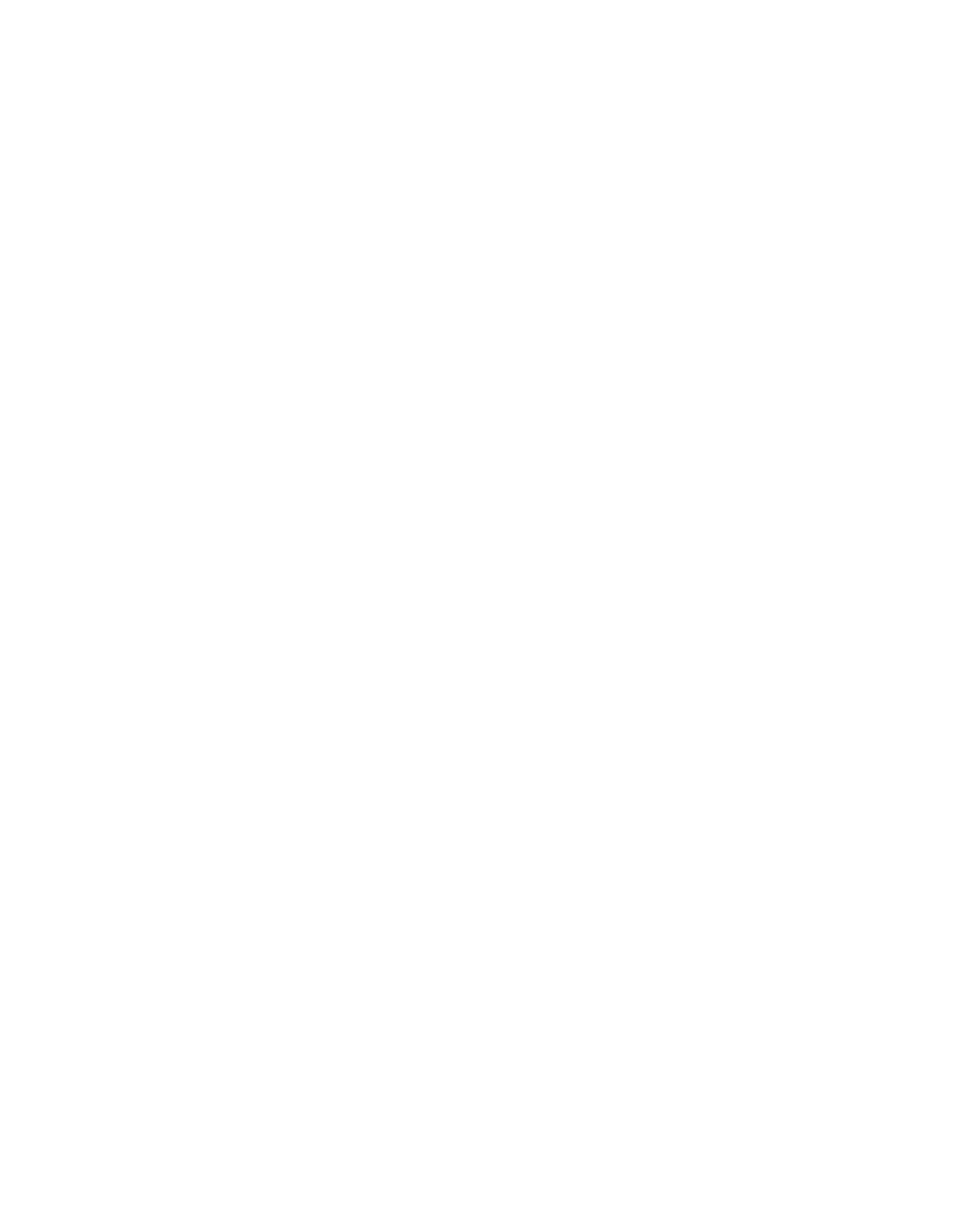## **Table of Contents**

 $\epsilon$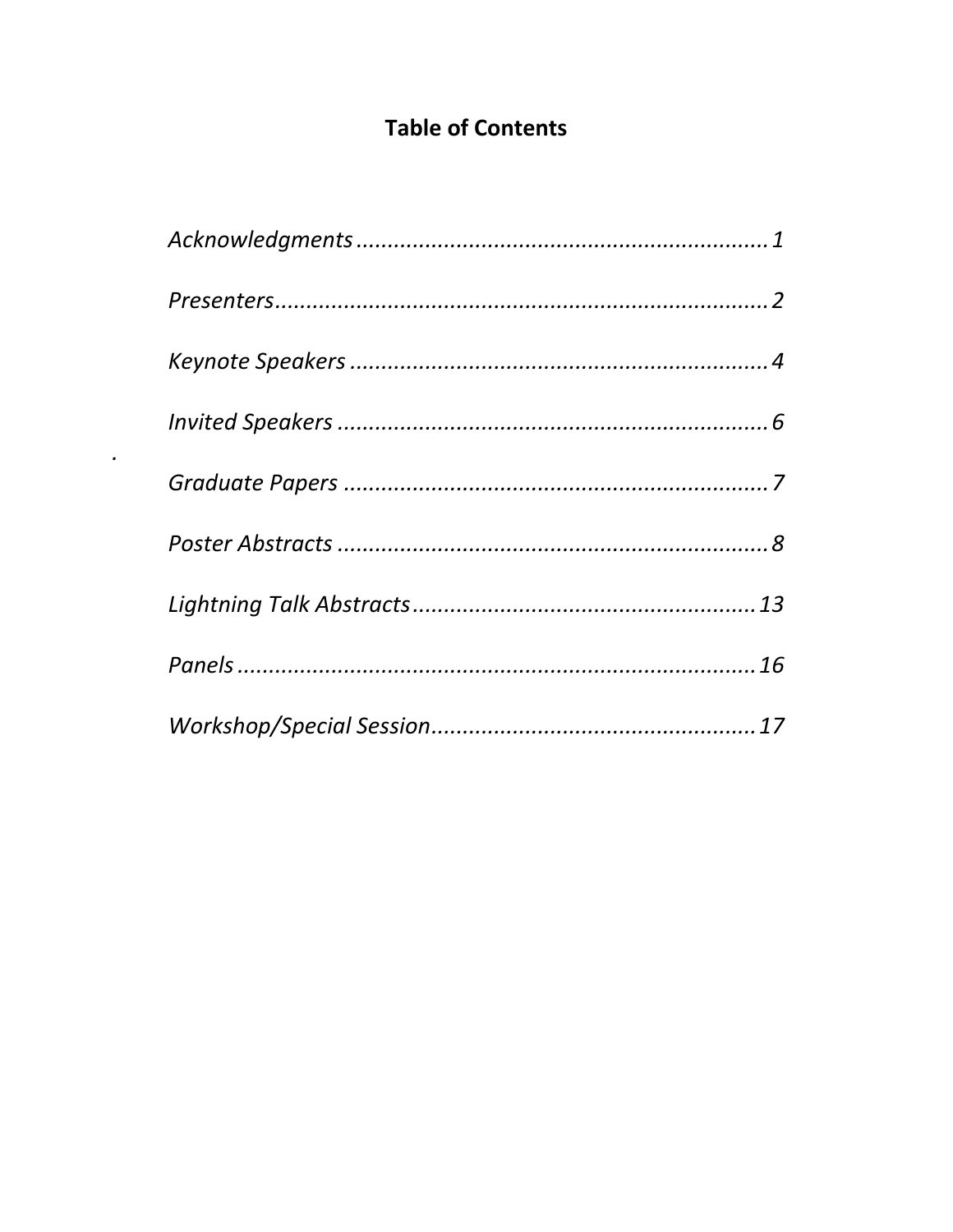#### **Acknowledgments**

The Missouri Iowa Nebraska Kansas Women in Computing (MINK WIC) Conference, located at the Ewing Marion Kauffman Conference Center in Kansas City, MO, October 18-19, 2013, was made possible by the hard work and collaboration of many people. We attempt here to name everyone whose hard work has made it a success! We apologize for any omissions.

- Carol Spradling (Northwest Missouri State University) and Judy Mullins (University of Missouri Kansas City), who co-chaired the event.
- Other members of the conference committee: Abbey Trotta (Silpada Designs),Sarah Peters (American Century), Sarah Withee (UMKC student), Baek-Young Choi (University of Missouri – Kansas City) and Crystal Ward (Northwest Missouri State University).
- Our MINK WIC web masters: Sarah Withee (UMKC) and Crystal Ward (Northwest Missouri State University).
- Brandon Guffey (Northwest Missouri State University former student), who designed our logo and Melinda Kelsey, who designed our posters and other conference designs.
- A very special thanks to the Kauffman Foundation for their generous support!! Also to Microsoft Research and ACM-W (Association of Computing Machinery's Council on Women in Computing) for their continued sponsorship of regional Grace Hopper celebrations.
- Many thanks to our other sponsors: NetApp, Perceptive Software, Cerner Corporation, American Century, Monsanto, Commerce Bank, KCP&L, University of Missouri – Kansas City, Garmin, Northwest Missouri State University, Gallup, DWOLLA and VML.
- All the faculty and staff who encouraged many of their women students to attend MINKWIC.
- Kristin Pitts (University of Missouri Kansas City) and Mark Hornickel (Northwest Missouri State University), who handled MINK WIC conference publicity to the news media.
- Those who gave of their time to judge the posters: Na Li (NWMSU), Yugi Lee (UMKC), Nan Sun( Washburn U.), Heidi Webb (Emporia State U.), James Vanderhyde (Benedictine College), Katrina Scoglio (Kansas State U.), Feng Jun ( KU), Tim DeClue (Southwest Baptist U.), Michelle Todd (Hannibal-LaGrange U.) and Jill Brungardt (Commerce Bank).
- UMKC and Northwest support staff.
- A very special thanks to UMKC School of Computing and Engineering's Dean Kevin Truman and Department Chair Dr. Ghulam Chaudhry for their support and in-kind contributions.
- Many thanks to Northwest Missouri State University: Booth College of Business and Professional Studies Graduate Dean, Dr. Greg Haddock College of Arts and Science Dean, Dr. Charles McAdams and Mathematics, Computer Science & Information Systems Department Chair Dr. Phil Heeler.
- Our excellent workshop presenter! Interviewing and Resume building clinic: Laura Los (Microsoft).
- Our excellent panelists! Imposter Syndrome Panel: Gudrun Neuman (American Century), Tenley Metcalf (NetApp), Angela Johnston (Cerner), Lori Yancey (Monsanto) and Laura Los (Microsoft). Boys' Club Panel: Yvonisse Thurmond (KCP&L), Jill Brungardt (Commerce Bank), Nicole Wosje (Perceptive Software), Thuy Copeland (Uhlig, LLC) and Meilani Conley (Southwest Baptist University); Work-Life Balance Panel: Alicia Dwyer Cianciolo (Nasa), Tish Best (NetApp), Michelle Miller (Cerner), Lyndsey Padget (Perceptive Software) and Brandy Vandiver (Garmin);The Big Switch Panel: Sarah Peters (American Century), Abbey Trotta (Siplada Designs), Elise Jones (Cerner) and Jasmine Black (Garmin).
- Last but not least, all the wonderful student participants (170+) and presenters who shared thirty different posters, papers and lightning talks with everyone. **YOU ARE THE FUTURE!!!**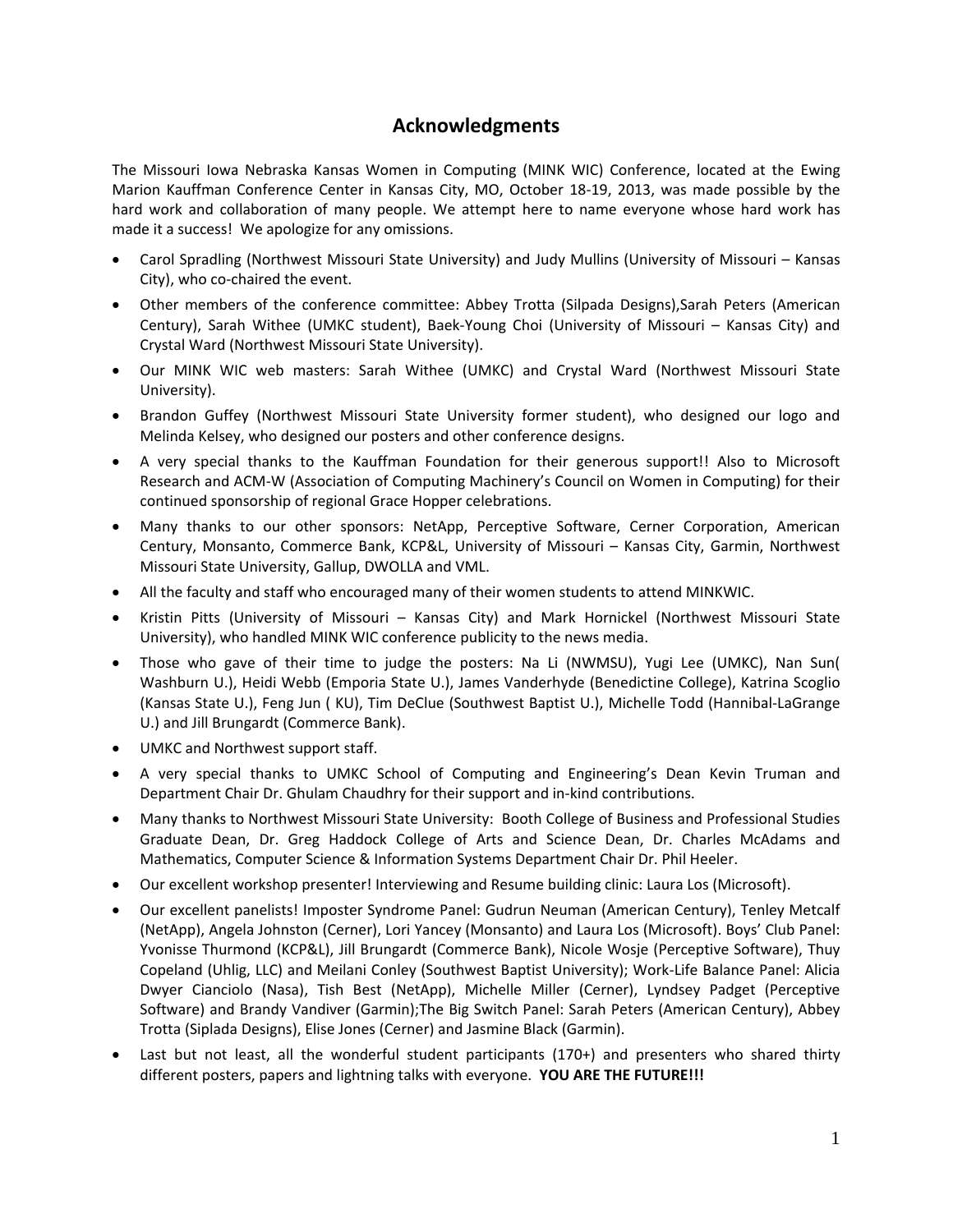## **Presenters**

| Allen, Rovine - Not identified<br>Talk: Technology Tools<br>Poster: Girls of Color in Technology                                                                                                                     |
|----------------------------------------------------------------------------------------------------------------------------------------------------------------------------------------------------------------------|
| Bandari, Poornima - Northwest Missouri State University<br>Poster: Women in Project Management                                                                                                                       |
| Becker, Danyel - Missouri Western State University<br>Poster: Competing for STEM Jobs Using Social Networking: a Woman's Perspective                                                                                 |
| Boyapati, Alekhya - University of Missouri - Kansas City<br>Talk: App Reviewer                                                                                                                                       |
| Corbet, April - University of Nebraska at Omaha<br>Talk: A Recalibration and Length Based Analysis of Sentiment in Street Harassment Stories                                                                         |
| Dhakal, Garima - Northwest Missouri State University<br>Poster: Design of User Interaction Framework to Encourage Information Sharing in the<br>Crowdsourcing Web Library                                            |
| Edwards, Anna - Missouri Western State University<br>Talk: QRCode Ice Breaker Project                                                                                                                                |
| Fjellman, Ellie - Southwest Baptist University<br>Talk: Disinfection Day                                                                                                                                             |
| Gebre-Amlak, Helen - University of Missouri - Kansas City<br>Talk: Wireless Priority Service                                                                                                                         |
| Go, Susannah - University of Nebraska at Omaha<br>Talk: Social Good Through LDA                                                                                                                                      |
| Gotoor, Aryani Suhitha Roy - University of Nebraska at Omaha<br>Talk: Schizophrenia Cure Through Programming and Technology                                                                                          |
| Guan, Xinjie - University of Missouri - Kansas City<br>Poster: Reliability and Scalability Issues in Software Defined Network Frameworks                                                                             |
| Gummadi, Shruthi - Northwest Missouri State University<br>Poster: Git and Github                                                                                                                                     |
| Horvath, Grace - Northwest Missouri State University<br><b>Poster: Starting From Scratch</b>                                                                                                                         |
| Jacobsohn, Elizabeth - Southwest Baptist University<br>Talk: Computer Science 2: Serious Game                                                                                                                        |
| Koneru, Sindhu and Onteru, Sujitha - University of Missouri - Kansas City<br>Poster: Traveller's Eye                                                                                                                 |
| Malik, Nafia - Wichita State University<br>Graduate Paper: An Improved Method for Measuring the Quality of Anonymized Data<br>Poster: An Empirical Analysis of the Improved Metric for Measuring Remaining Anonymity |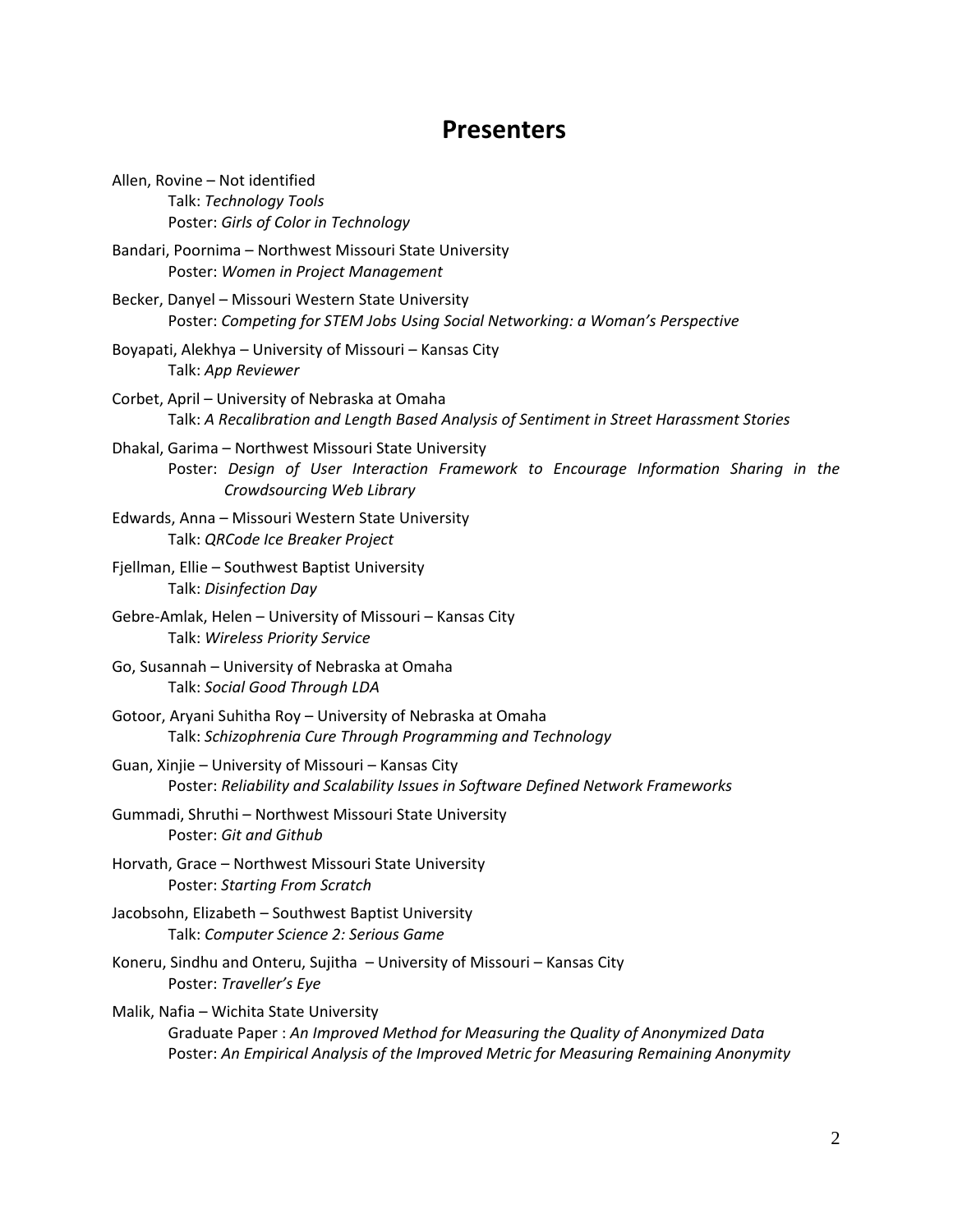- Mandal, Sayonnha University of Nebraska at Omaha Poster: *Implementation of Secure Quantum Protocol Using Multiple Photons for Communication*
- Mogre, Soniya Northwest Missouri State University Poster: *Women in Technology*
- Onteru, Sujitha and Koneru, Sindhu University of Missouri Kansas City Poster: *Traveller's Eye*
- Paluri, Deepthi University of Missouri Kansas City Talk: *Homomorphic Encryption in Cloud Computing* Poster: *Inconsistencies in Location Dependent Queries*
- Sharma, Megha University of Missouri Kansas City Talk: *ZigBee Wireless Network for Home Automation*
- Vishwanathan, SaiPreethi Missouri University of Science and Technology Graduate Paper: *An Empirical Study on Symptoms of Heavier Internet Usage among Young Adults*
- Withee, Sarah University of Missouri Kansas City Talk: *Why You Should Participate in a Hackathon* Talk: *Becoming an Undergraduate Teaching Assistant*
- Wu, Victoria University of Missouri Kansas City Poster: *Decentralized Collision Avoidance Framework for Unmanned Aerial Vehicles*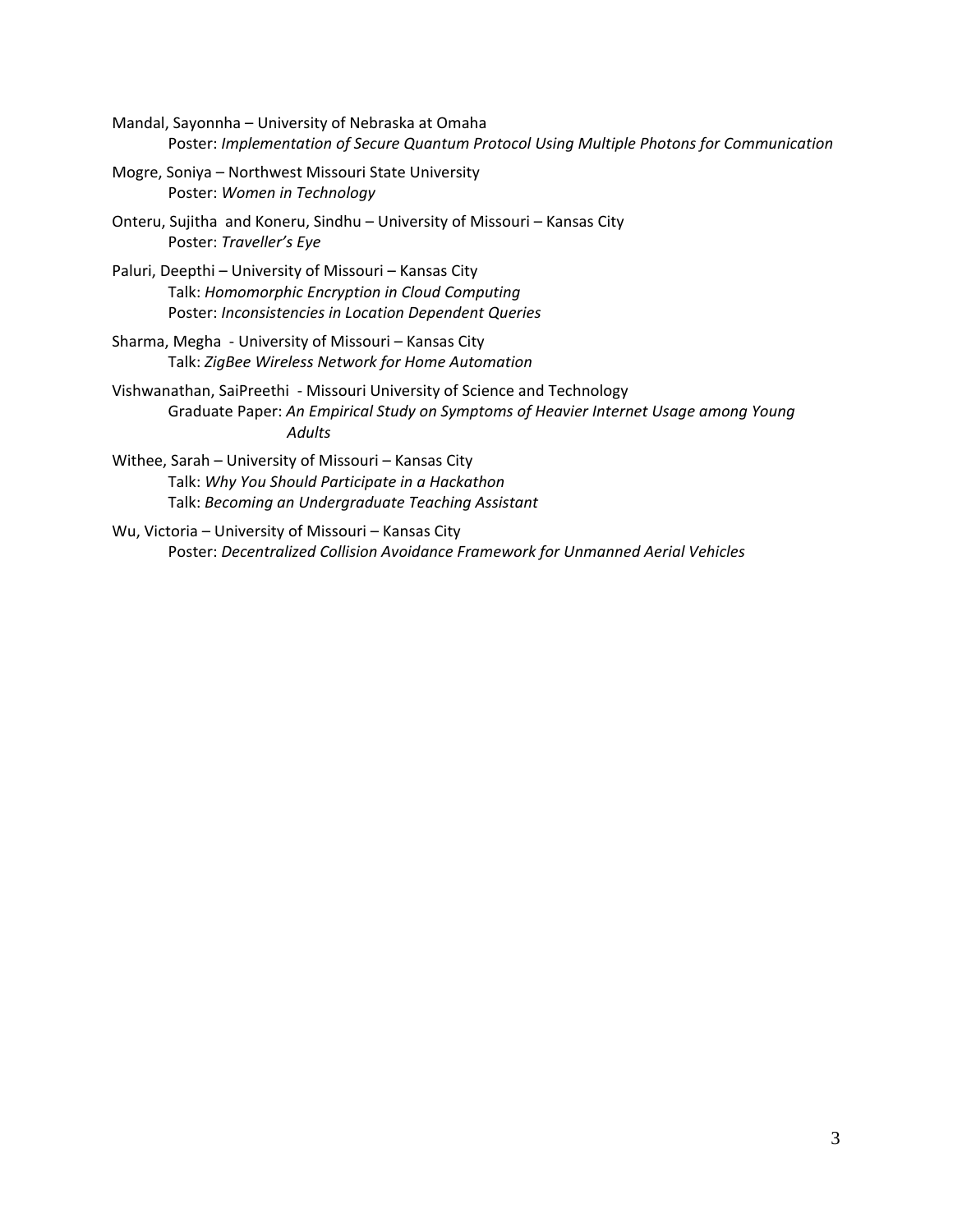### **Keynote Speaker**

#### **Nora Denzel**

#### *Retired Technical Executive*

#### **The Most Popular Ways Technical Women Shoot Themselves in the Foot in their Careers**

#### *Abstract*

Nora will share with you the lessons she learned along the journey from software engineer to technology executive. Using humor and personal stories, she'll cover the most common ways

that technical women shoot themselves in the foot in the workplace and how you can avoid making them.

**\_\_\_\_\_\_\_\_\_\_\_\_\_\_\_\_\_\_\_\_\_\_\_\_\_\_\_\_\_\_\_\_\_\_\_\_**

**Nora M. Denzel** is a recently-retired technical executive who now serves on three public company boards. Before retiring, she spent over 25 years working in the Silicon Valley starting out as a software engineer and becoming an executive in 4 technology companies including HP and IBM.

Nora has been recognized many times in different technical disciplines for her contributions to the technology industry. She was named as one of the top computer storage "movers and shakers" by Computer Storage Magazine, and

one of the most powerful people in computer networking by Computer Network Magazine. In 2012 she was named as one of the top 25 women engineers by Business Insider magazine and one of the top women in technology by CIO magazine.

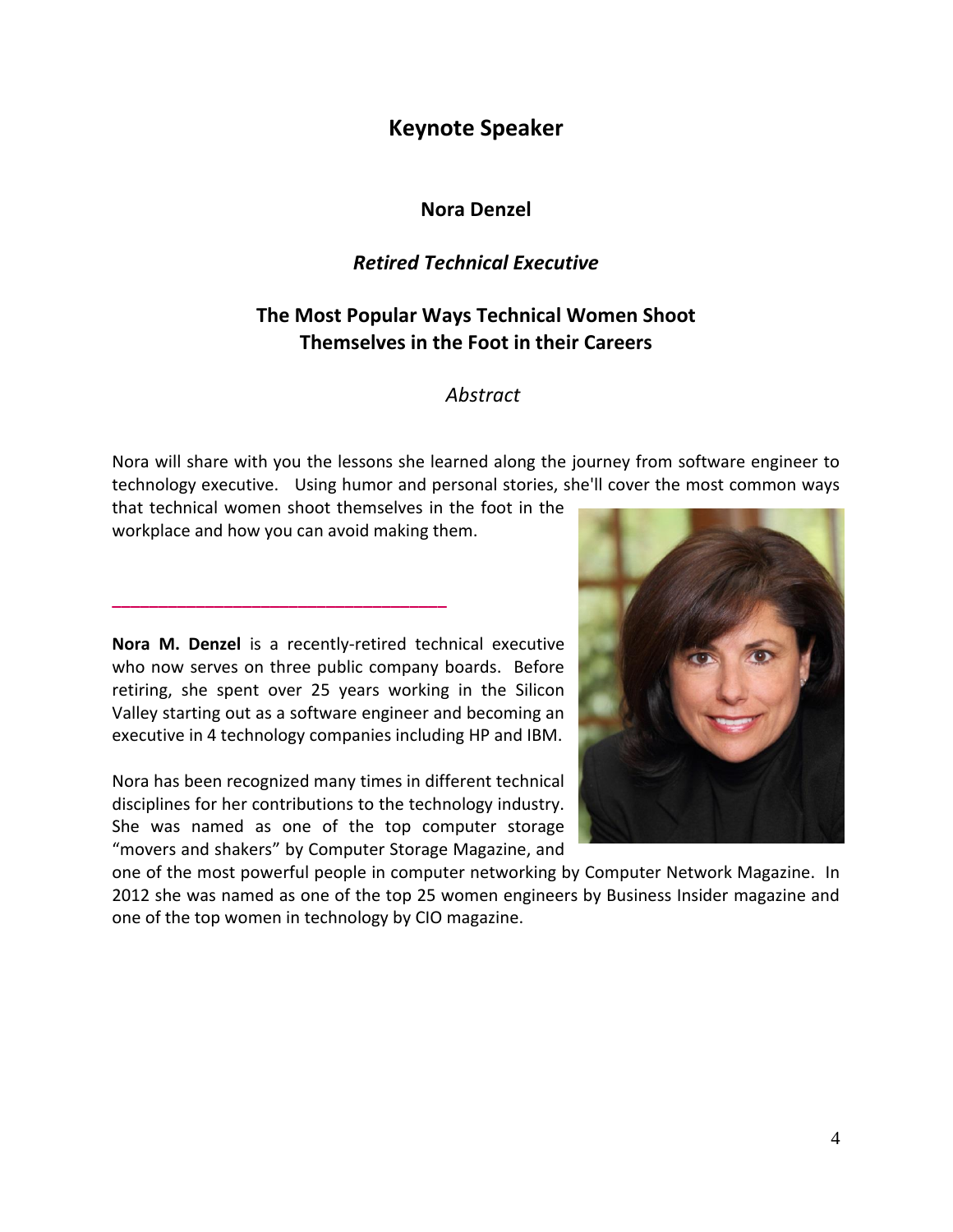#### **Keynote Speaker**

#### **Sarah Granger**

#### *Entrepreneur*

#### **Empowerment in the Digital Age**

#### *Abstract*

When Sarah Granger first ventured online as a tween in the 1980s in Kansas City, the Internet as we know it today didn't exist. All she had was an Apple II+ computer, a modem, a few programming lessons, and a willingness to learn. Thirty years later, we're surrounded by Fiberhoods, startup villages, and social apps. The technology tools may have changed, but the skills Sarah learned growing up online in KC still apply to her life and work every day in Silicon Valley. She will share the most important lessons that empowered her to become a successful technologist, entrepreneur, writer and leader and in digital media.

Sarah Granger is an award-winning innovator in digital media, social technology and online culture. One of the *Silicon Valley Business Journal* "40 Under 40" rising stars in 2012, Sarah has also written hundreds of articles and blogs, reaching millions of readers around the world. Her work has been published in wide range of publications, including *Harvard Business Review*, *Forbes Russia*, *Spectrum* magazine, *The Huffington Post*, *BlogHer* and *The San Francisco Chronicle* at *SFGate.com*. In 2011, Sarah founded the Center for Technology, Media & Society to engage in a wide range of issues relating to information technology's impact on our lives and in our world.

 **\_\_\_\_\_\_\_\_\_\_\_\_\_\_\_\_\_\_\_\_\_\_\_\_\_\_\_\_\_\_\_\_\_\_\_\_\_\_\_\_\_\_\_**

Sarah began studying computer programming as a nine year-old, growing up in Kansas City. After graduating from the University of Michigan, she moved to the San Francisco Bay Area to became a system



and network security engineer at Lawrence Livermore National Lab and then Net Daemons Associates (NDA), a startup IT service provider. She later founded bComfy, an innovative online software model for ergonomics, and SFBayStyle, a pioneering online magazine. As a [consultant,](http://publicedge.com/) she has worked with dozens of companies and nonprofit organizations in six countries. She currently advises young startups, helping build the pipeline of more entrepreneurs.

A frequent speaker and media commentator, Sarah has been a main stage presenter at several conferences, including South by Southwest Interactive, Exceptional Women in Publishing, Tech Policy Summit, Innovation Journalism, and the first Startup Women Forum in Russia. She has been featured as a technology and social media expert on *CBS News*, *Good Morning America*, *RT* and *NPR* and quoted in *The New York Times*, *Entrepreneur*, *The Washington Post*, *PBS.org*, and *The Hill*. She was a contributing author of *Ethical Hacking*, *Shift & Reset*, and *Diplomacy, Development and Security in the Information Age*. Her first book, *Your Life Online*, will be published in 2014.

For more information, see sarahgranger.com and @sarahgranger on Twitter.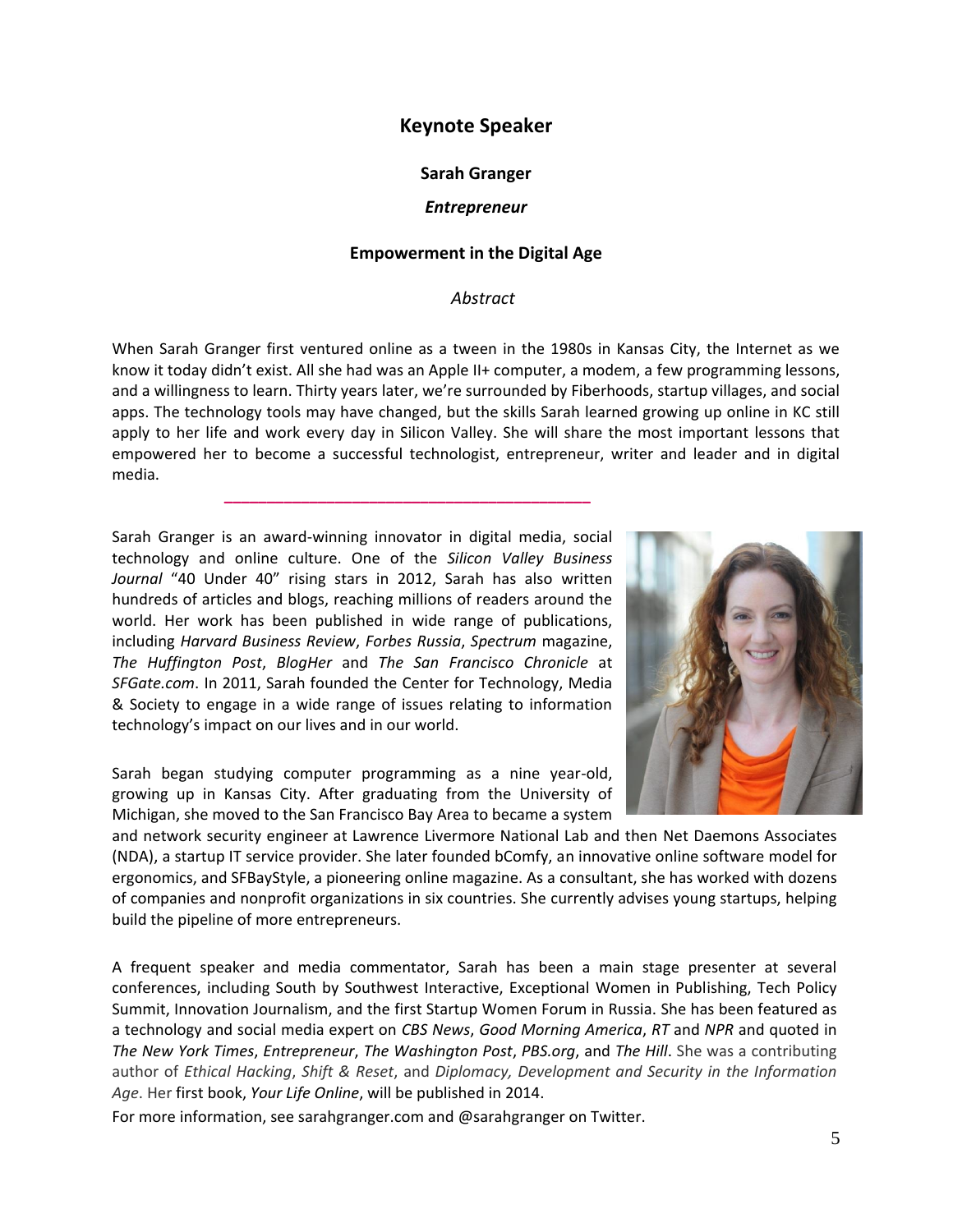#### **Invited Technical Speakers**



#### **Jennifer Lohoefener**

Software Architect at Perceptive Software

**Title**: *Thinking Beyond the Code: Making Your Own Rules*

**Abstract:** Systems today can consist of hundreds, thousands, even millions of components all defined using different semantic domains. How do we assure a system as a whole will operate correctly? How can we guarantee the individual components will interact with one another as expected? Formal methods can help

us obtain answers to these types of questions. In a sense, they allow us to formalize rules for how our systems behave. We will discuss the rudimentary concepts behind the application of formal methods within design as well as examine the benefits of domain specific languages for distinct computing needs. In a field that is constantly evolving and transforming, it can be difficult to keep up with the change. There are tools available to help, but we cannot be afraid to make our own rules.

**Biography:** Jennifer is a graduate of the University of Kansas where she received her B.S. in Computer Engineering and her PhD. in Computer Science. Before her position at Perceptive Software, she was a faculty member in the Electrical Engineering and Computer Science department at Grantham University. Today she continues to serve as a member of the board for Grantham's engineering program. Her research interests include domain specific languages, language semantics, formal methods, and automated theorem proving. She is a published author who has presented numerous invited talks both nationally and internationally.



**Pamela Delaney**

Senior Member of the Technical Staff at NetApp, Inc.

**Title:** *Attributes of Influential Software Developers (Development is More than Just Coding!)*

**Abstract:** Execellent logic and coding skills are necessary to be an effective contributor in a software development organization. However, posessing those skills is not sufficient to become a leader in an organization. There are many smart, effective people with little influence. There are many who are passed over in crunch conditions. This talk focuses on skills and traits found commonly in the most influential technical people in NetApp.

**Biography:** Pamela has held roles as an individual contributor, technical team leader and feature lead as part of a larger E-Series development team. While with NetApp, her development efforts have focused on embedded software utilized in high performance RAID Storage arrays. Prior to joining NetApp, she held positions with Wichita State University as a visiting professor and with The University of Arizona as an assistant professor of Electrical and Computer Engineering. She holds a Bachelor degree from The University of Arizona and Master's and PhD degrees in Electrical Engineering from Princeton University.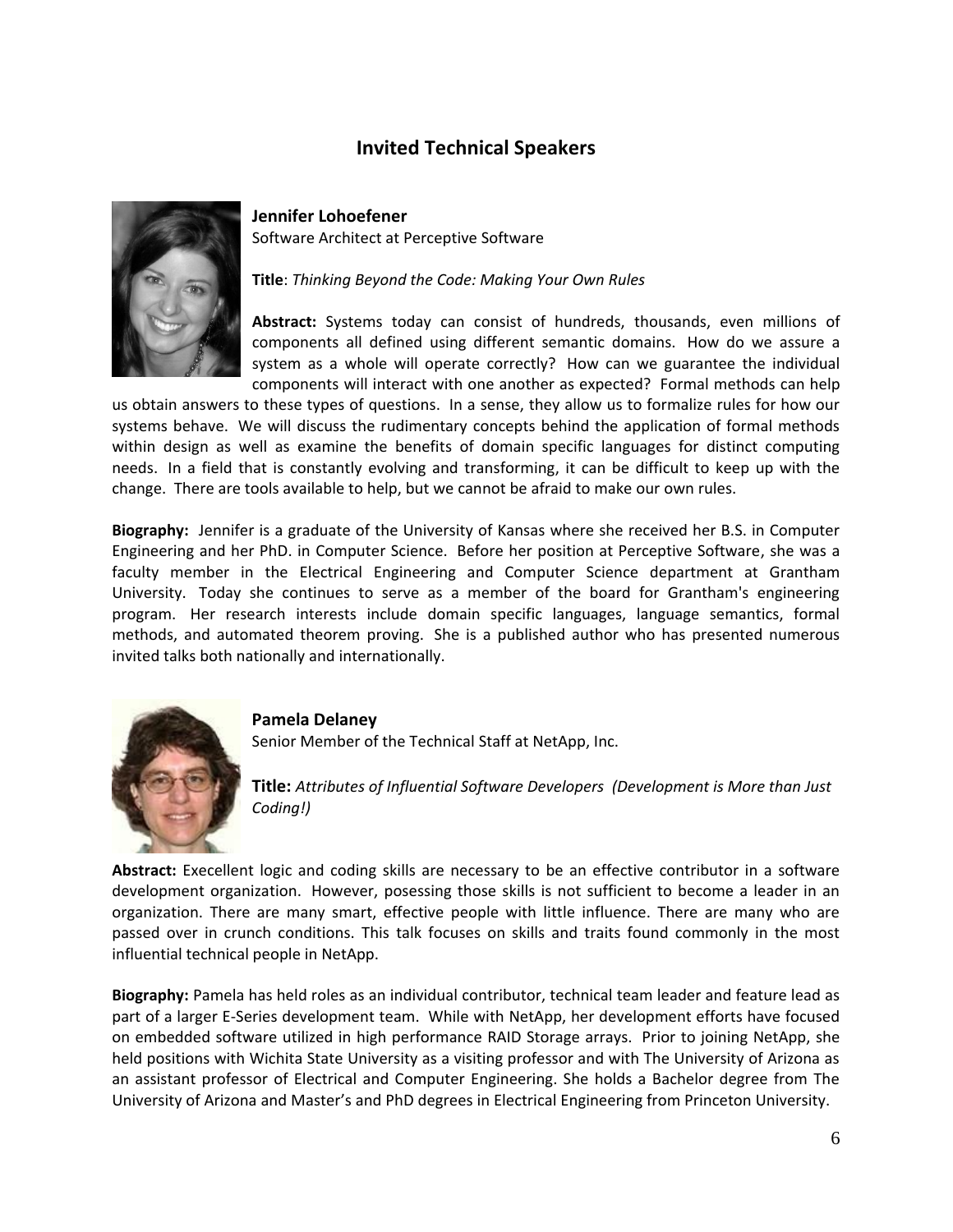#### **Graduate Papers**

#### **An Improved Method for Measuring the Quality of Anonymized Data**

#### **Presenter: Nafia Malik, Wichita State University** [nxmalik@wichita.edu](mailto:nxmalik@wichita.edu)

In this research we give a metric for measuring the risk of disclosure of anonymized data sets. In the real world, the risk of leaking sensitive information remains as the database owners have to release some form of data set for knowledge discovery. Our metric provides a formula for measuring the anonymity remaining in the aftermath of an attack to assess the safety level of anonymized data in the context of realistic attacks. The existing method considers the hacker, based on some prior knowledge, eliminates the infeasible links and evaluates other links as equally likely to map an anonymized set of data items to the original set of data items. We consider a more realistic scenario where the hacker assigns a real valued probability to each link to measure how much the link belongs to the actual mapping. Our metric computes the weighted expectation of the 'cracks' and also gives a heuristic to compute the metric with a reduced computational complexity.

#### **An Empirical Study on Symptoms of Heavier Internet Usage among Young Adults Presenter: SaiPreethi Vishwanathan, Missouri University of Science and Technology**

#### [svmc9@mst.edu](mailto:svmc9@mst.edu)

Understanding negative consequences of heavy Internet use on mental health is a topic that is gaining significant traction recently. A number of studies have investigated heavy Internet usage, especially among young adults, in relation to online games, social media and email. While such studies do provide valuable insights, Internet usage so far has been characterized only by means of self-reported surveys that may suffer from errors and biases. In this paper, we report the findings of a two month empirical study on heavy Internet usage among students conducted at a college campus. The novelty of the study is that it is believed to be the first to use real Internet data that is collected continuously, passively and preserving privacy. A total of 69 freshman students were surveyed for symptoms of heavy Internet usage, using the Internet Related Problem Scale, and their campus Internet usage was monitored (after appropriate anonymization procedures to maintain subject privacy). Statistical analysis revealed that several Internet usage features, such as instant messaging, entropy, gaming, web browsing, peer-topeer usage, remote usage, and email usage exhibit significant correlations with symptoms of Internet addiction like introversion, craving, loss of control and tolerance. Although the study found that Facebook and Twitter usage did not show significant statistical correlations with symptoms of heavier Internet usage, it was found that students tending towards heavier Internet usage used those websites less often. We believe that this study provides critical new insights into symptoms of heavier (possibly addictive) Internet usage among young adults, which is now a topic of significant concern to the mental health community today.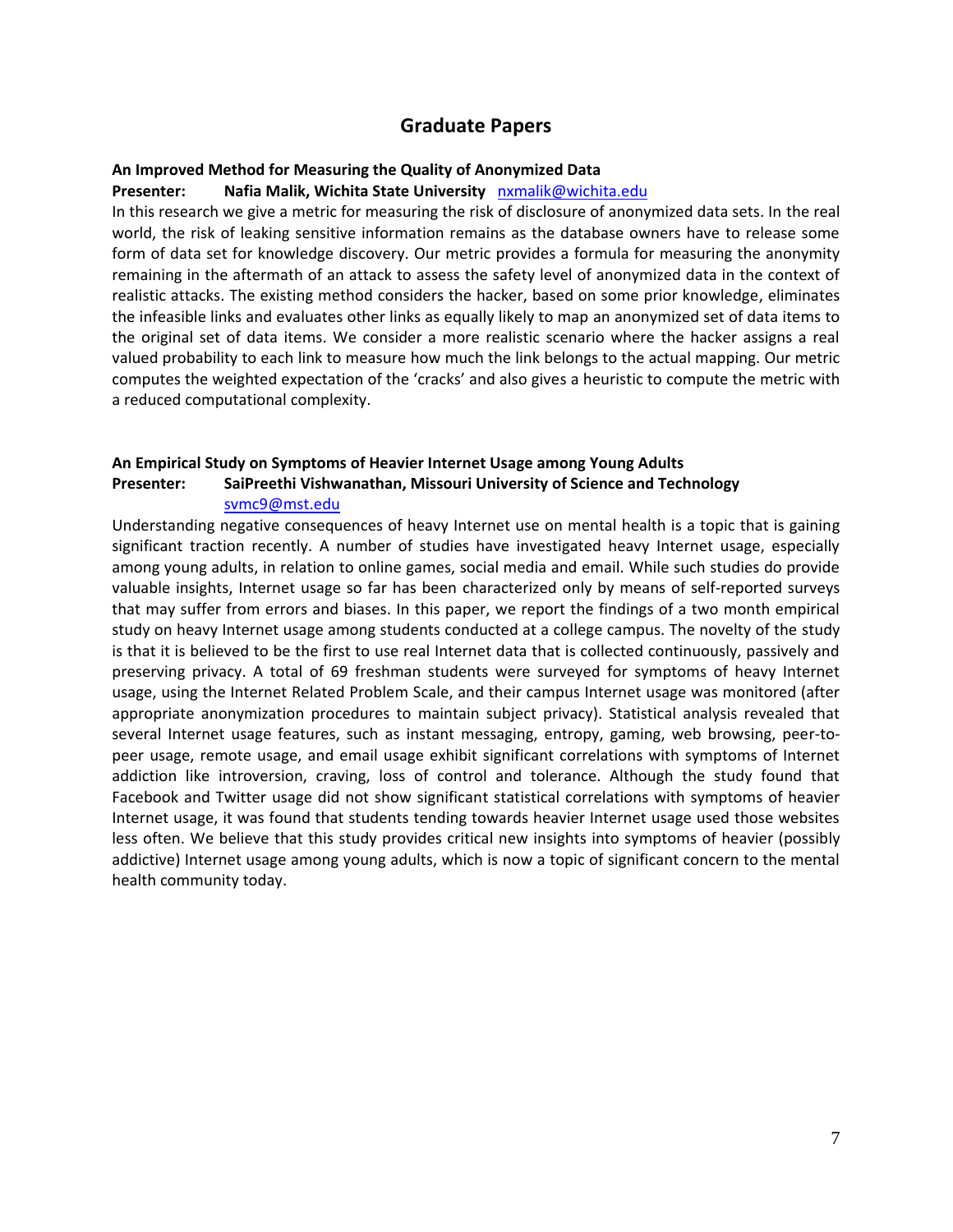#### **Graduate Posters**

#### *Women in Project Management*

#### **Presenter: Bandari, Poornima, Northwest Missouri State University** [s516465@mail.nwmissouri.edu](mailto:s516465@mail.nwmissouri.edu)

The objective of this poster is to determine the common skill set between men and women and how it might play an important role in building up the career of project management. This poster would explain a few examples to encourage women in project management. Women have the basic skills of management which would be seen in normal household activities. The same would be applied in case of managing the projects of a company by knowing a certain set of standards and by being educated in the management field. These days, women continue to break through the gender gap and rise in their successful careers in project management. There are some professional development scholarships being awarded to female project management practitioners. This poster would also explain the basic gender differences that might arise in project management and how they can be overcome by applying a few management techniques. I would also like to present a few scenarios that I have experienced during my tenure in Infosys Limited, where I have worked for about three years with my project manager being a woman and my batch coordinator being a woman.

#### *App Reviewer*

**Presenter: Alekhya Boyapati, University of Missouri –Kansas City** [abdp6@mail.umkc.edu](mailto:abdp6@mail.umkc.edu)

In recent years, there has been a significant increase in the number of mobile web applications being developed every day. According to a recent survey there are around 9 billion mobile users in the world today, and this number is expected to increase to 24 billion by 2020. As the number of smart phone users has increased, they have gotten accustomed to web applications which are making their lives a lot simpler and easier. The craze among people for web applications pushed them towards learning application development, and tools such as Microsoft Visual studio expedited the process of developing applications for mobiles easily in a very short period. Thus, the number of applications is increasing exponentially, irrespective of the platform such as Windows, Android or iOS. With huge numbers of applications in their app store, users are confused in choosing applications according to their requirements. To solve this problem we would like to implement "Application Reviewer". "Application Reviewer" helps the user in selecting the appropriate app according to their requirements, provides honest, genuine reviews for that app from its previous users, and also recommends related apps to the user. This application helps the users in choosing the correct application for their required functionality. Our goal is to provide sophisticated, bug-free apps to the user from the category he/she requests with the user's own prior reviews from other users. The significant features of the proposed project are the following: when a user requests information in a certain category, then the application will pop up with a description of the application, its version history, developer information, size and number of users presently using it, along with honest reviews from other users. This allows the user to make a wise decision on selecting the appropriate app.

#### *Design of User Interaction Framework to Encourage Information Sharing in the CrowdSourcing Web Library*

**Presenter: Garima Dhakal, Northwest Missouri State University** [dhakal.gareema@gmail.com](mailto:dhakal.gareema@gmail.com)

"In regard to the higher education system (Bachelors, Masters and PhD levels) in Nepal, the universities utilize course curricula from foreign writers' books, giving advantage to the students with the global contents on the matter. However, students could gain least from non-familiar case studies available in the textbooks. This has led most of the teaching methodologies to limit on theoretical understanding of the subjects.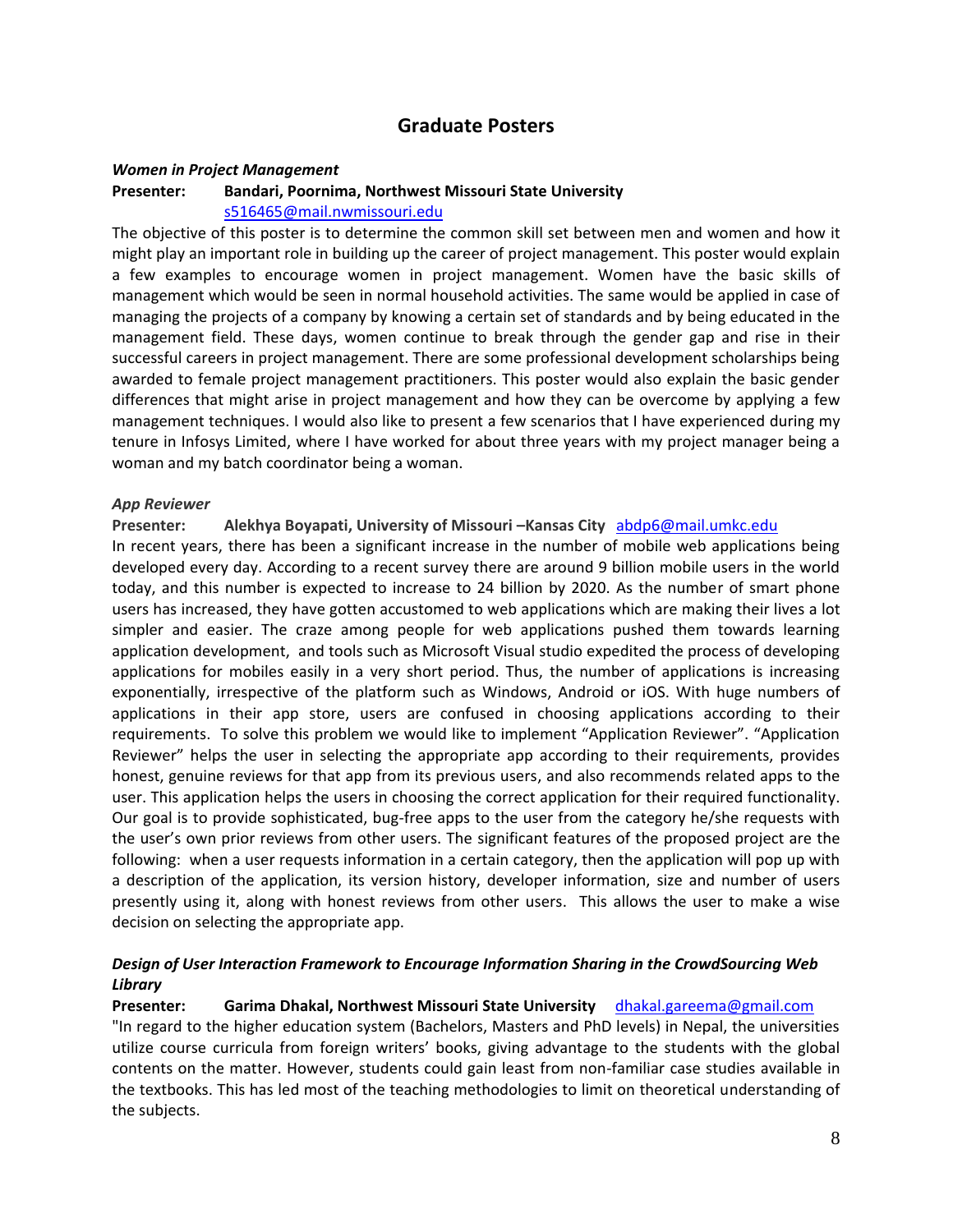The research aims in designing a collaborative information sharing web portal in such a way that there is increased participation of users, in regard to content development and content impoverishment for shared benefits of the people. The goal of this project is to bring up local case studies into Nepalese education institutions so that the students and teachers could utilize the information about their country and their people in classroom discussions and teaching-learning activities. We aim to grow up learned individuals, who are aware about their nation and their possibilities via easy, reliable and free information availability.

We have developed a web portal that consists of case studies from various disciplines such as Science, Management, Education, Health, Environment, Engineering, and Arts from nook and corners of the country. It is thus beneficial to utilize "wisdom of crowd" so that we could collectively develop valid content about diverse sectors. This is a multimodal information sharing platform that facilitates users to share their case study in the form of text, or image, audio, video; or the combination of any of these modes.

There are two types of users in the system: 1) General public- They could view posts as well as enter their own posts so that everyone could read them, and 2) Administrator- They manage overall function of the system and protect it from malicious acts. In such crowdsourcing environment, we have come up with a user interaction framework that is designed to foster interaction between General Public so that they could help and encourage each other to publish trustworthy and effective content. The participants could also achieve honor of co-author and token of acknowledgements for their valuable inputs. Our study is based on the literature reviews and the web sites that practice crowdsourcing mechanisms to share knowledge from wide and dispersed populations. We aim to test the user interaction framework via online feedback that is available in the website for the users.

Such means of communication would address the 'information gap' so that there could be uniform participation of people in global activities, especially from the people in remote areas that are deprived of road links and other connections to the rest of the world. We expect this web library to benefit various domains, for e.g. 1) Education: To develop local content and bring up in classroom discussions, 2) Travel and Tourism: To promote local culture and lifestyle to internal and external tourists, 3) Entrepreneurship in Science, Technology, Social Services, and Business: To collaborate and come up together with demanding solutions to people, and 4) Market expansion: To advertise agricultural products and reach out to the customers."

#### *Reliability and Scalability Issues in Software Defined Network Frameworks*

#### **Presenter: Xinjie Guan, University of Missouri – Kansas City** [xgck9@mail.umkc.edu](mailto:xgck9@mail.umkc.edu)

Driven by the fast development of cloud computing, Software Defined Network (SDN) structure has been proposed for its flexibility in deployment and management. As an implementation of SDN structure, OpenFlow protocol decouples data plane and control plane so that flexible and programmable installation and management of forwarding rules are allowed. However, on the other hand, the decoupled structure raises additional computational and network resources consumption that even may lead to fatal disasters. In this study, we examine the issues of reliability and scalability of SDN under disaster scenarios on the GENI test-bed. Observations from our experiments show that more attention should be paid to improve the reliability and scalability of SDN and its frameworks.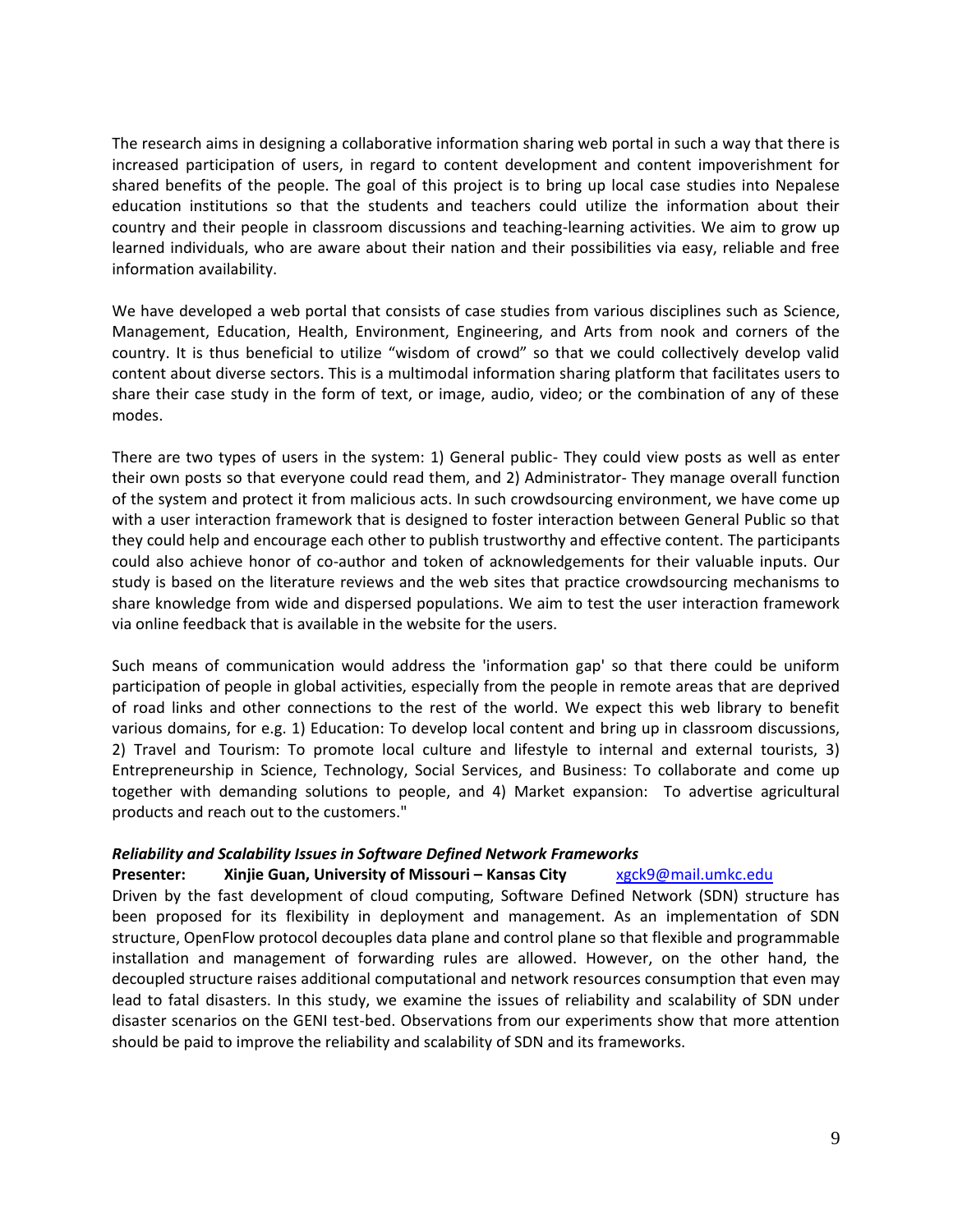#### *Git and Github*

**Presenter: Shruthi Gummadi. Northwest Missouri State University** [s515783@mail.nwmissouri.edu](mailto:s515783@mail.nwmissouri.edu) Git is a distributed version control system. Mainly Version control or source control is used for managing multiple programs and documents. Over the past few years Git has tremendous growth in usage in team projects and also individual projects. Git manages different versions of software releases, it has a feature to create new repository, to track the code, branching and merging with Git and work independently i.e., not dependent on any network or central servers. It is free software, and it has the following characteristic: Compatibility with existing systems/protocols, which means repositories (version control) can be published via HTTP, FTP, rsync, or plain socket. Github is incredibly easy to start open source projects and share them with more than one developer.

#### *Traveler's Eye*

#### **Presenters:** Sindhu Koneru and Sujitha Onteru, University of Missouri – Kansas City [skmtc@mail.umkc.edu,](mailto:skmtc@mail.umkc.edu) [sovd6@mail.umkc.edu](mailto:sovd6@mail.umkc.edu)

Being international students, we all understand the intricacies involved in travel and the stress of keeping track of all the information about the destination. Traveler's eye is aimed to make a traveler's life easy by providing relevant useful information whenever the user needs it, at a simple button click or the touch of a finger. Once the destination has been selected, the app will be able to provide information regarding convenient places of stay, the traffic and weather related data so that the user can make an informed decisions on the modes of transport or the time of travel. The app also provides a lot of details about the destination, such as the currency used, language spoken, history of the location, crime rate, which areas are a must visit and which places to avoid. The overall objective is to provide the user a very safe and comfortable experience while he is travelling.

#### *Implementation of Secure Quantum Protocol Using Multiple Photons for Communication*

**Presenter:** Sayonnha Mandal, University of Nebraska at Omaha [smandal@unomaha.edu](mailto:smandal@unomaha.edu) This poster presents the implementation of a quantum cryptography protocol for secure communication between servers in the cloud. As computing power increases, classical cryptography and key management schemes based on computational complexity become increasingly susceptible to brute force and cryptanalytic attacks. Current implementations of quantum cryptography are based on the BB84 protocol, which is susceptible to siphoning attacks on the multiple photons emitted by practical laser sources. The three-stage protocol, whose implementation is described in this paper, is a departure from conventional practice, and it obviates some of the known vulnerabilities of the current implementations of quantum cryptography. This poster presents an implementation of the three-stage quantum communication protocol in free-space. To the best of the author's knowledge, this is the first implementation of a quantum protocol where multiple photons can be used for secure communication.

#### *Women in Technology*

#### **Presenter: Soniya Mogre, Northwest Missouri State University [mogre.soniya@gmail.com](mailto:mogre.soniya@gmail.com)**

Women are outperforming men in many fields. Women today stand shoulder to shoulder with men in almost every stream, be it a top management team of a company or a development unit. But still there are comparatively fewer women in computer science and engineering. This field is more conquered by men, and hence needs greater gender diversity. If we talk about women in top positions, then we have a lot of them in industries other than technology. Women mostly concentrate on positions in Human Resources, Public Relations, and Advertisement and Marketing. There are not many who want to take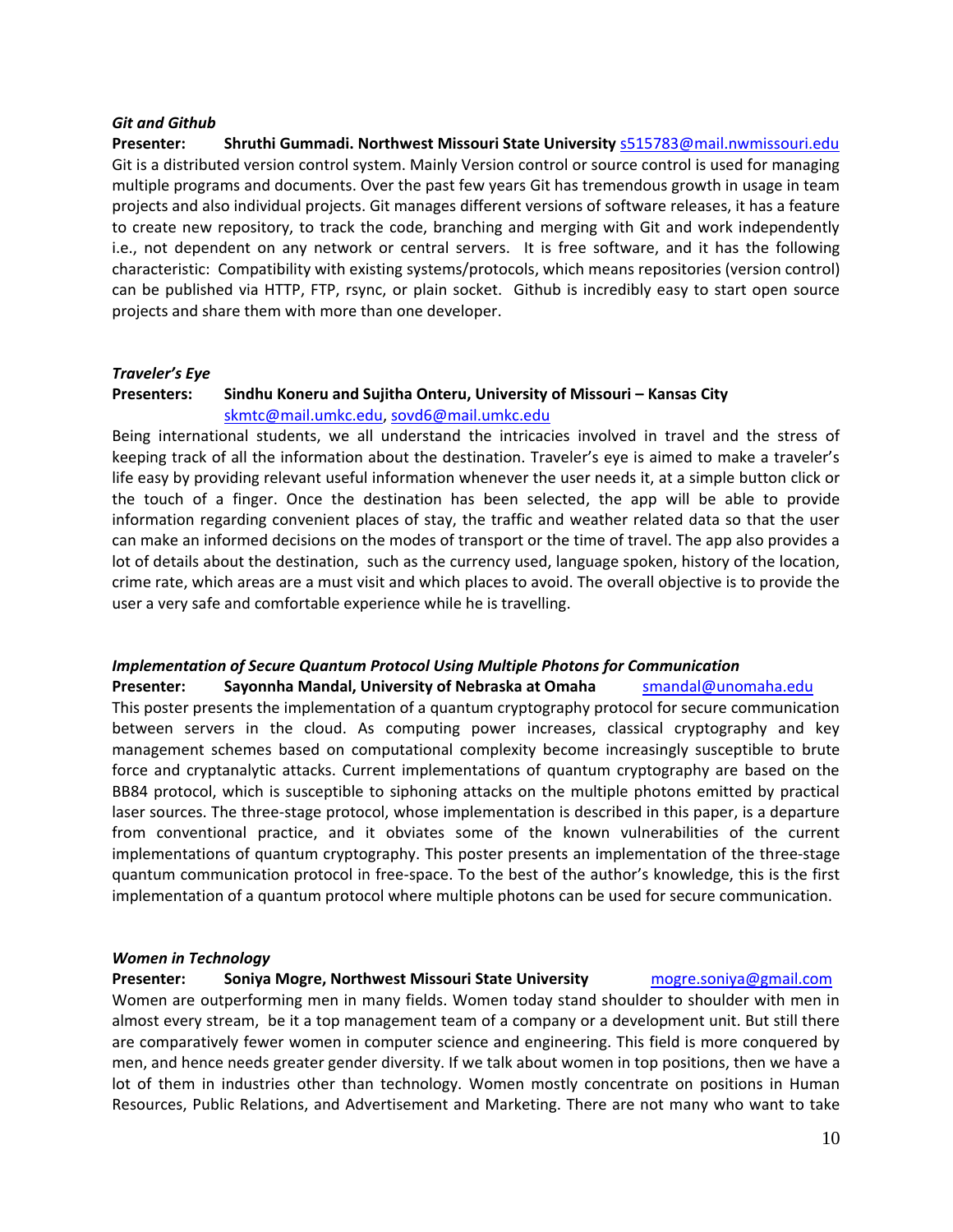up computing as their career. In Asian countries girls comprise almost 50percent of the class population of computer science. But it's not the same in USA and in European countries. Young girls start with computer science or engineering but in mid-stream switch to some other area. Women need to understand there is vast opportunity in technology for them and there is a lot to explore. Today there are a number of female executives in the top management of technology companies like Yahoo, Facebook, Microsoft, IBM and Google: Chief Operating Officer of Facebook, Sheryl Sandberg; Amy Hood, Executive Vice President and Financial Officer of Microsoft, Lisa Brummel, Executive Vice President , Human Resources of Microsoft, Marissa Mayer- Chef Executive Officer, President and Director of Yahoo. These women in technology industries belong to a core part of management team and they contribute to making strategy for business and company. They stand as an inspiration for young girls to visualize themselves at top positions and explore opportunities in technology.

#### *Inconsistencies in Location Dependent Queries*

#### **Presenter: Deepthi Paluri, University of Missouri – Kansas City [dp6kf@mail.umkc.edu](mailto:dp6kf@mail.umkc.edu)**

The use of current generation mobile devices and resulting network communication overhead has increased significantly over the past few years. The extensive research leading to the development of wireless networks and mobile computing technologies to cater to the continuous processing of queries and relay of responses has been reviewed and briefly discussed in this article. Location inconsistencies due to the continuous movement of the mobile devices and corresponding changes in the network topology are discussed. Out of a potential range of applications that can benefit from continuous location updates, development of a mobile application for real-time navigation based on global positioning system (GPS) coordinates was addressed in detail. Several simulations were conducted to understand network overhead due to user desired variables.

#### *Energy Efficiency on Base Station in Software-defined Cellular Network*

#### **Presenter: Sunae Shin, University of Missouri – Kansas City [sshin@mail.umkc.edu](mailto:sshin@mail.umkc.edu)**

With increasing concerns on energy and exponentially growing data traffic, green cellular networks have been receiveing attention significantly. Current estimation indicates that the Information and Communication Technology (ICT) infrastructure causes 3% of the world wide electricity consumption and 2% of global  $CO<sub>2</sub>$  emissions. Particularly, our study is focused on the cellular networks, we investigated that 60% of the total power consumption of the cellular networks is caused by Base Station (BS). In order to improve management of BS and overcome the limitations, we introduce Software-Defined Network (SDN) to cellular networks. Software-defined network (SDN) can provide benefits on the current cellular network that suffers from inflexible management and complex control. We present architecture of cellular network with SDN which provides centralized control and flexible management on cellular network. Moreover, the method for BS sleep mode to maximize the number of sleeping BSs to reduce energy consumption with centralized control is suggested. Additionally, we consider reducing the known problem in cellular network, ping-pong effect, which may decrease the overall network performance with the global view of the network.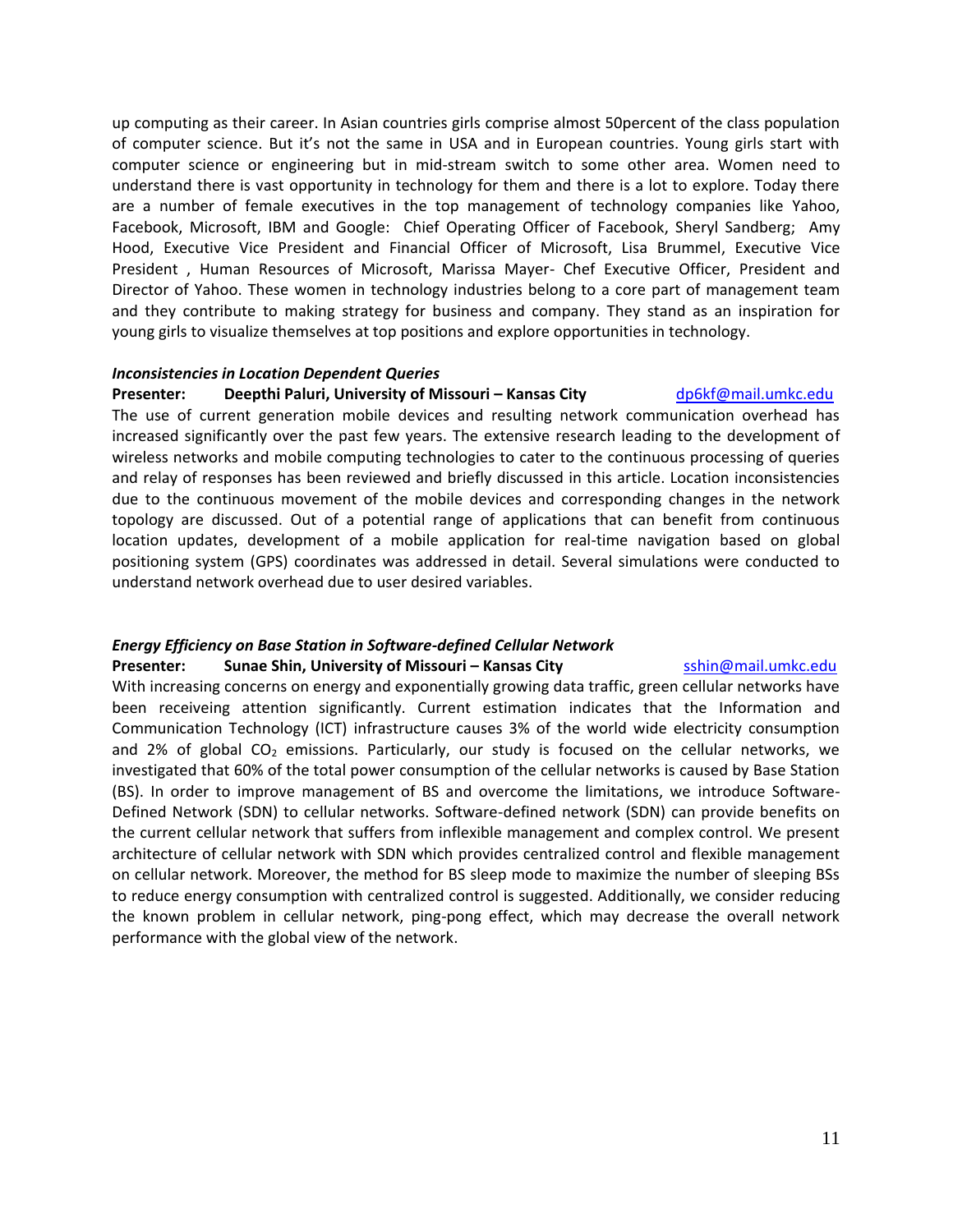#### **Undergraduate Posters**

#### *Girls of Color in Technology*

## **Presenter: Allen, Rovine, No school identified** [enivor7@cox.net](mailto:enivor7@cox.net)

This poster will address the following ideas:

1. Focusing on girls of color in respect to the field of technology.

2. The problems seen within the age group from 12-17 years of age.

3. How to connect them into this vital field in spite of disadvantaged backgrounds.

4. Results I saw; my before and after experience working with students of color showing great deficiencies in the classroom pre-k through 8th grade compared to other students.

5. How to prepare them for the workforce and to be future leaders in technology.

6. Resources available today to all students have made the technology field more innovative and empowering to girls and young women.

#### *Competing for STEM Jobs Using Social Networking – A Woman's Perspective* **Presenter: Danyel Becker**, **Missouri Western State University**

#### [deb3209@missouriwestern.edu](mailto:deb3209@missouriwestern.edu)

This poster will address how social networking impacts college students, affecting the overall graduation rate and success of career goals of women in STEM disciplines. In today's economy job-seekers must use electronic tools, networking and skills acquisition to set themselves apart from the crowd. Understanding the role that apps like LinkedIn, Facebook, Google+ and even Twitter play in the network maze of companies and job-seekers looking to connect, can mean the difference of getting a job and developing a career path to the job of your dreams.

#### *Starting From Scratch*

#### **Presenter: Grace Horvath, Northwest Missouri State University**

#### [s511350@mail.nwmissouri.edu](mailto:s511350@mail.nwmissouri.edu)

This poster presents the programming language Scratch. Scratch is a program developed at Massachusetts Institute of Technology and is supported by the National Science Foundation. Scratch is a fun and creative program that allows students of all ages to create stories, animations, games, and much more. These creations help teach the fundamentals of programming, as well as mathematical and computational ideas and the ability to think creatively and systematically. It is important for our youth to be exposed to this program and others of its like in order to spark an early interest in the technology field. My poster is meant to give a brief introduction to the programming language and explain the importance of Scratch in the classroom.

#### *An Empirical Analysis of the Improved Metric for Measuring Remaining Anonymity*

#### **Presenter: Nafia Malik, Wichita State University** [ashley.olson@wichita.edu](mailto:ashley.olson@wichita.edu)

In this presentation we intend to present an empirical analysis of the metric and the heuristic for measuring the risk of disclosure of anonymized data sets. In practice, the decision makers of the companies have to release some form of database for knowledge discovery, so the risk of privacy breach remains. Our ongoing research for an improved metric provides a formula for measuring the anonymity remaining in the aftermath of an attack to assess the safety level of anonymized data. The ongoing research considers a realistic scenario where the hacker assigns a probability instead of binary decisions in existing metric to each link to measure how much the link belongs to the actual mapping of anonymized data set to the original data set. The improved metric computes the weighted expectation of the links being the actual link deployed by the data set owner. We present the heuristics to compute the metric with a reduced computational complexity and compare experimental results for both.

12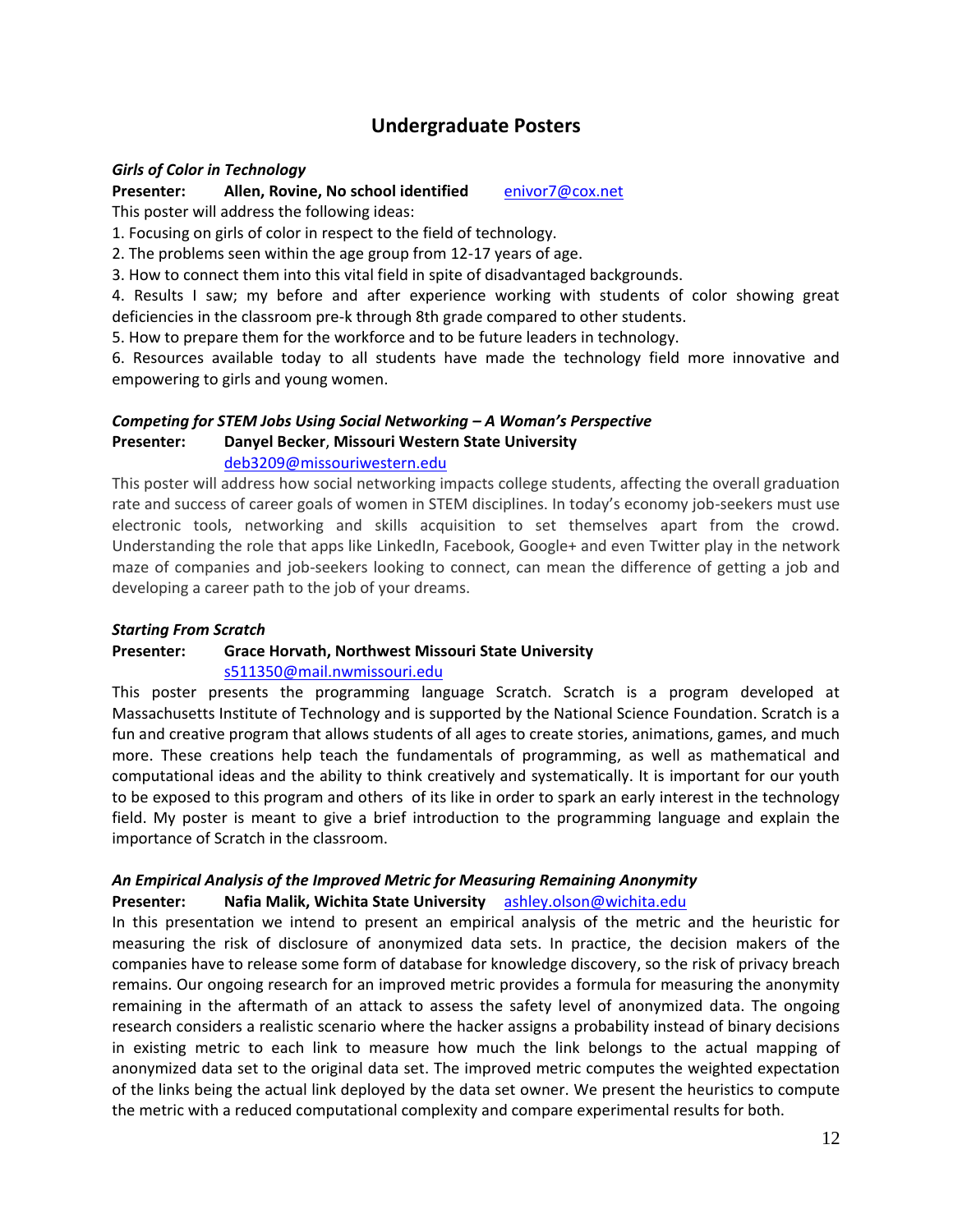### *Decentralized collision Avoidance Framework for Unmanned Aerial Vehicles* **Presenter:** Victoria Wu, University of Missouri – Kansas City

[victoria.chen.wu@gmail.com](mailto:victoria.chen.wu@gmail.com)

Collision avoidance for unmanned aerial vehicles (UAV) is a vital issue with multiple UAVs. Decentralized collision avoidance allows for greater independence when compared to a centralized approach; however, it shifts the workload from a more powerful ground station onto individual agents, requiring an efficient supporting framework. We present a lightweight, modular decentralized collision avoidance framework that allows for testing of decentralized algorithms on readily available hardware.

### **Lightning Talks**

#### *Technology Tools of the 21st Century*

**Presenter: Rovine Allen** [enivor7@cox.net](mailto:enivor7@cox.net)

What are 21st century tools? Are they necessary in the technology educational system? I will present testimonials and discuss the integration and advantages of 21st Century technology tools.

#### *A Recalibration and Length Based analysis of Sentiment in Street Harassment*

#### **Presenter: April Corbet, University of Nebraska – Omaha** [acorbet@unomaha.edu](mailto:acorbet@unomaha.edu)

Street harassment is a pervasive problem that disproportionately targets women and the LGBTQ community. Currently, there are no effective ways to deal with the harassers, as the acts of harassment happen randomly and are difficult, if not impossible, to prosecute. Hollaback! is an international movement aimed at stopping street harassment. Hollaback! servers collect street harassment stories from victims around the globe to share, gather statistics, and create awareness. In this paper, we present a study focused on developing a system to recalibrate the current sentiment analysis methodologies so that they will be effective on a dataset with skewed sentiment indicators. The system will present the text in a story format. We did this by training our analysis system on a combination of the Apriori Program and the LIWC sentiment wordsets and by developing rules for how sentiment interacts in a story setting and with longer text segments. This more accurate sentiment determination and included sentiment breakdown across the text can now be used in further studies to help determine both the severity of the harassment, as well as which stories describe successful protection against street harassment.

#### *QRCode Ice Breaker Project*

#### **Presenter: Anna Edwards, Laura Purcell, Missouri Western State University** [anataros@missouriwestern.edu](mailto:anataros@missouriwestern.edu)

For our lightning talk, I would like to talk about "QR Hunt". Laura Purcell and I developed an app that can be used as an ice breaker at social events. It has been used at several events already as a way to encourage people to get to know one another by scanning QR coded name tags. Scanning the tag will display a profile page for that person. Participants in our ice breaker game called "QR Hunt" were also encouraged to seek out and find specific QR coded locations around the event. Participants receive points for each code that they scanned.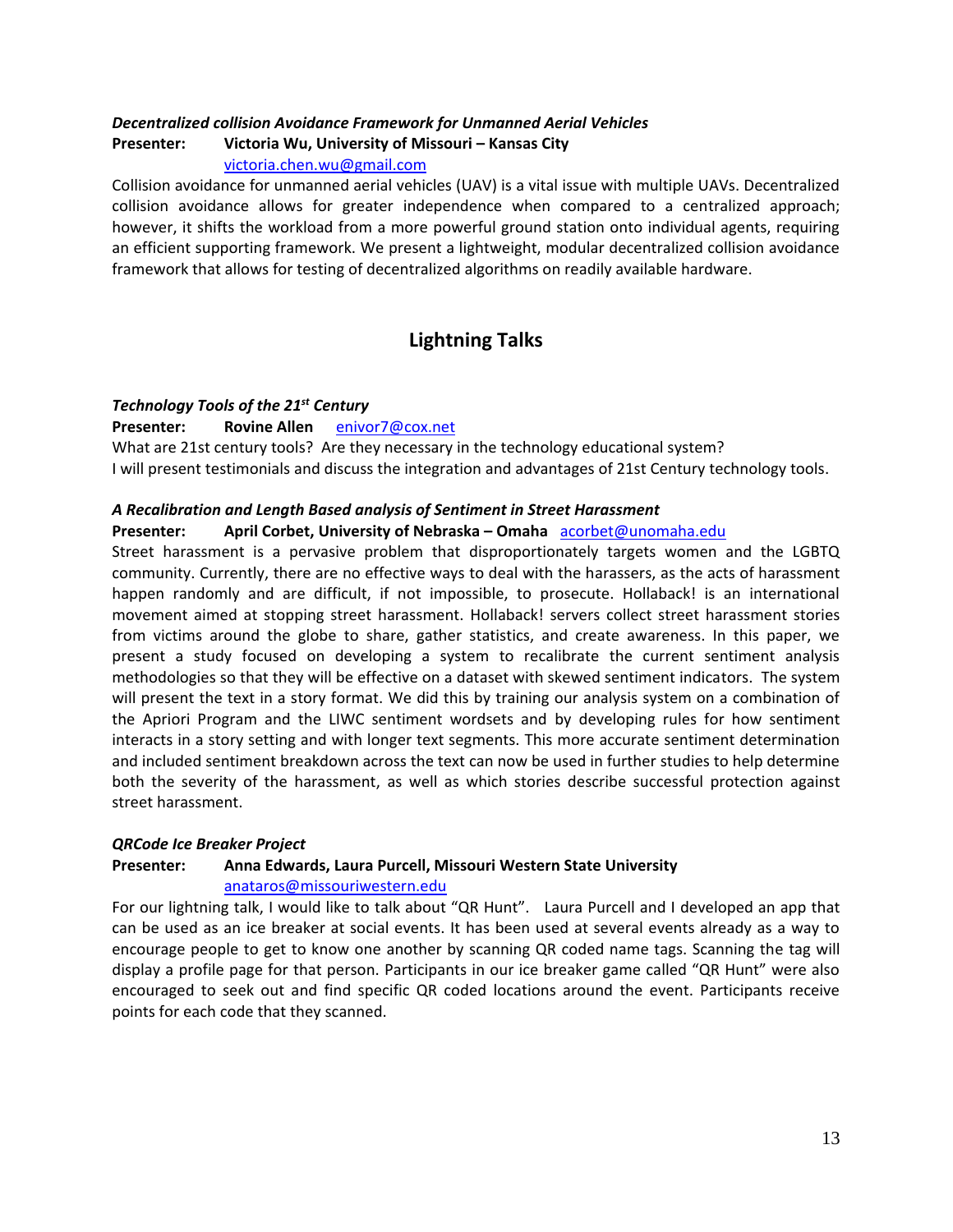#### *Disinfection Day*

#### **Presenter: Ellie Fjellman, Southwest Baptist University** [s622883@sbuniv.edu](mailto:s622883@sbuniv.edu)

Southwest Baptist University's ACM chapter is active in their community. Every year, they host a Disinfection Day where the community is invited to bring their computers to SBU's campus to be "disinfected." Not only are viruses removed, but the "junk" files are also removed. SBU's Computer and Information Sciences Department has greatly benefited from this outreach, as the department has gained recognition through the community service. KY3, a local television station, covered this year's event. The event could be replicated at other universities and is an effective way to help the community recognize the value of Computer Science in a practical way.

#### *Wireless Priority Service*

#### **Presenter: Helen Gebre-Amlak, University of Missouri – Kansas City**

#### [hhgc77@umkc.edu](mailto:hhgc77@umkc.edu)

After the September 11 attack, the cell phone network of New York City was rapidly overloaded as traffic doubled over normal levels. In the East Coast, cell phone traffic also overloaded, leading to crashes of the cell phone network. People in Washington, DC were lining up at the pay phone to make their phone calls. This required the need for Wireless Priority Service(WPS). This was one of my public sector projects when I was working at Sprint. I would like to present a lightning talk about Wireless Priority Service.

#### *Social Good Through LDA*

#### **Presenter:** Susannah Go, University of Nebraska at Omaha [sgo@unomaha.edu](mailto:sgo@unomaha.edu)

In 2012, a group of researchers used a generative topic model called Latent Dirichlet Allocation (LDA) to extract themes from stories posted on athinline.org, a website developed by MTV for distressed teenagers, to identify, respond to, and stop cyber-bullying and digital abuse. The themes were then used to match new stories to similar existing ones, so that teenagers who submit stories to the website could find like stories and gain emotional support by knowing that others share the same hardships. Our goal is to take these principles and apply them to stories taken from Hollaback blogs, where people share accounts of experienced or observed street harassment.

#### *Schizophrenia Cure Through Programming and Technology* **Presenter: Aryani Suhitha Roy Gotoor, University of Nebraska at Omaha**

#### [g.aryaniroy@gmail.com](mailto:g.aryaniroy@gmail.com)

Schizophrenia is a mental disorder that generally appears in late adolescence or early adulthood however, it can emerge at any time in life. It is one of many brain diseases that may include delusions, loss of personality (flat affect), confusion, agitation, social withdrawal, psychosis, and bizarre behavior. I want to present my idea on how technology can cure schizophrenia and help victims come to terms with reality.

#### *Computer Science 2: Serious Game*

**Presenter: Elizabeth Jacobsohn, Southwest Baptist University** [s645473@sbuniv.edu](mailto:s645473@sbuniv.edu) In Computer Science II at Southwest Baptist University, students learn how to gather requirements and develop software for a computer game to teach elementary students basic mathematical principles.

*Homomorphic Encryption in Cloud Computing* **Presenter: Deepthi Paluri, University of Missouri – Kansas City** [dp6kf@mail.umkc.edu](mailto:dp6kf@mail.umkc.edu)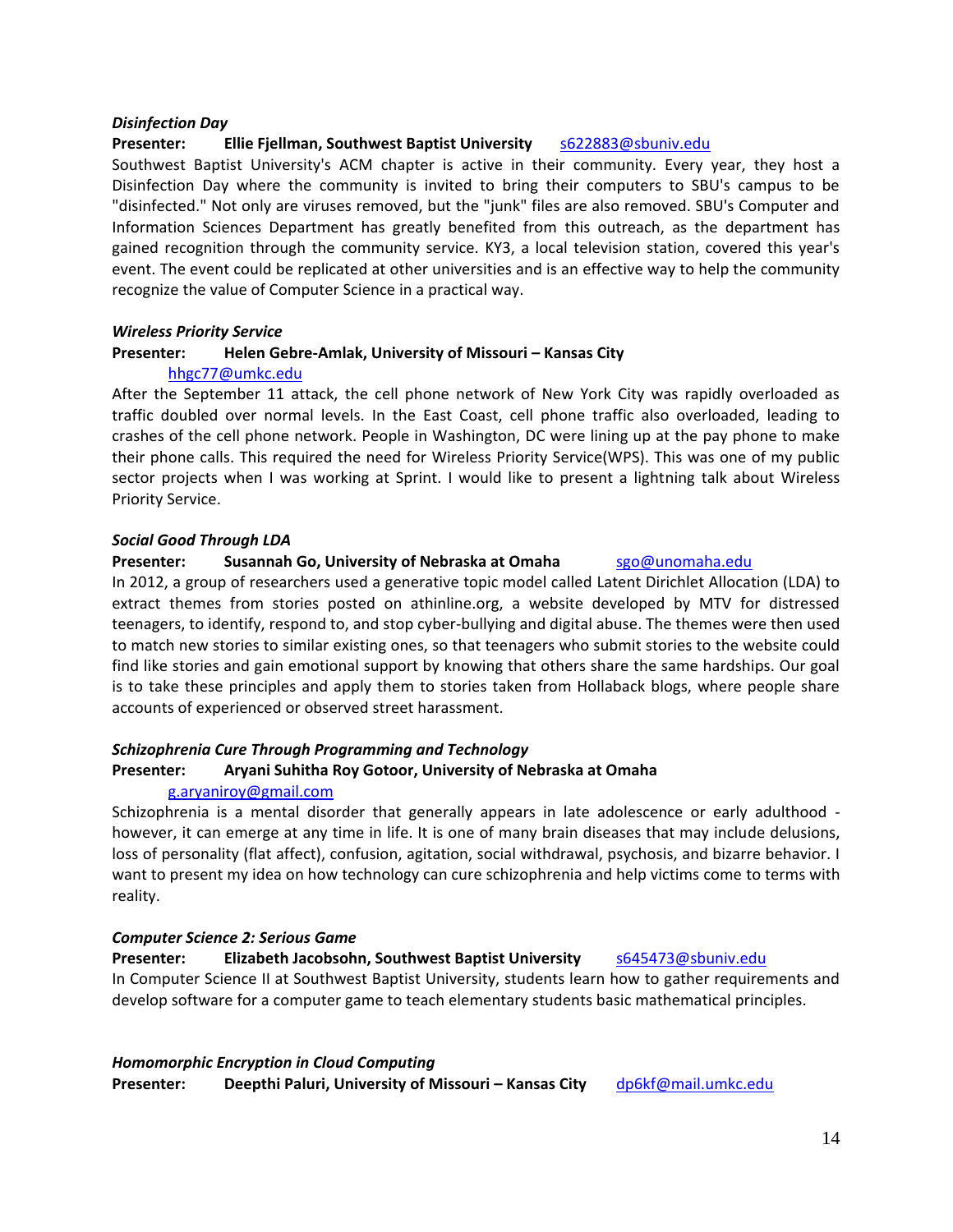This lightning talk will discuss the recent advances in cloud computing and its challenges specific to the multi-trillion sector of healthcare industry. The vulnerability of cloud computing will be compared against the requirements of the upcoming Affordable Care Act in terms of data encryption and security. Homomorphic encryption was researched as a potential solution as an alternate to few of the features that major commercial cloud providers offer. A hands-on demonstration will help the audience better understand the brilliance and limitations of Homomorphic encryption. Current and future research trends following Homomorphic encryption's introduction will be discussed.

#### *ZigBee Wireless Network for Home Automation*

#### **Presenter: Megha Sharma, University of Missouri – Kansas City** [mszzf@mail.umkc.edu](mailto:mszzf@mail.umkc.edu)

Wireless sensors have become an active research area because of their wide applications in environmental monitoring, medical care, home automation and gaming etc. One of the most frequently used wireless devices in sensors networks are ZigBees due to their small size, low cost and low power consumption. Furthermore, some of the specialized ZigBee kits have sensors like temperature, light, humidity, accelerometer on-board, and can be deployed directly in sensor networks to monitor home conditions. The ZigBee network consists of a central Coordinator which configures the network and End devices which periodically send their sensor data, including temperature, humidity and light conditions of the room, to the coordinator. This sensor data can be used to analyze conditions at various locations within the house and thus take measures to avoid discomfort caused by excessive humidity, extremely low temperature or very bright light, and support energy efficient homes. The End devices, when interfaced with power meters, transmit the power consumed by different appliances and can be used in power monitoring and efficient use of appliances.

#### *Why You Should Participate in a Hackathon*

#### **Presenter:** Sarah Withee, University of Missouri – Kansas City [sarah@sarahwithee.com](mailto:sarah@sarahwithee.com)

Hackathons are short (usually about 24 hour) programming competitions where the goal is to have a working product by the end of the competition to demo off to the other people there. I believe they are fun and have good benefits to computer science students (besides the free food and drink). During my talk, I will briefly mention what the competitions are and why I think the women computer science students will benefit by going to them.

#### *Becoming an Undergraduate Teaching Assistant*

#### **Presenter:** Sarah Withee, University of Missouri – Kansas City [sarah@sarahwithee.com](mailto:sarah@sarahwithee.com)

Last year, I was recommended to fill a position for a teaching assistant for UMKC's CS 201 (Intro to Programming and Problem Solving II) lab section. Throughout the past year, I've taught over 55 students in 5 sections of the course, and I feel the experience has changed me for the better. As an undergraduate who is teaching undergraduates, it has also had its share of interesting stories. I plan to talk about my experiences with this teaching position and why other students should take this position if they also have the opportunity.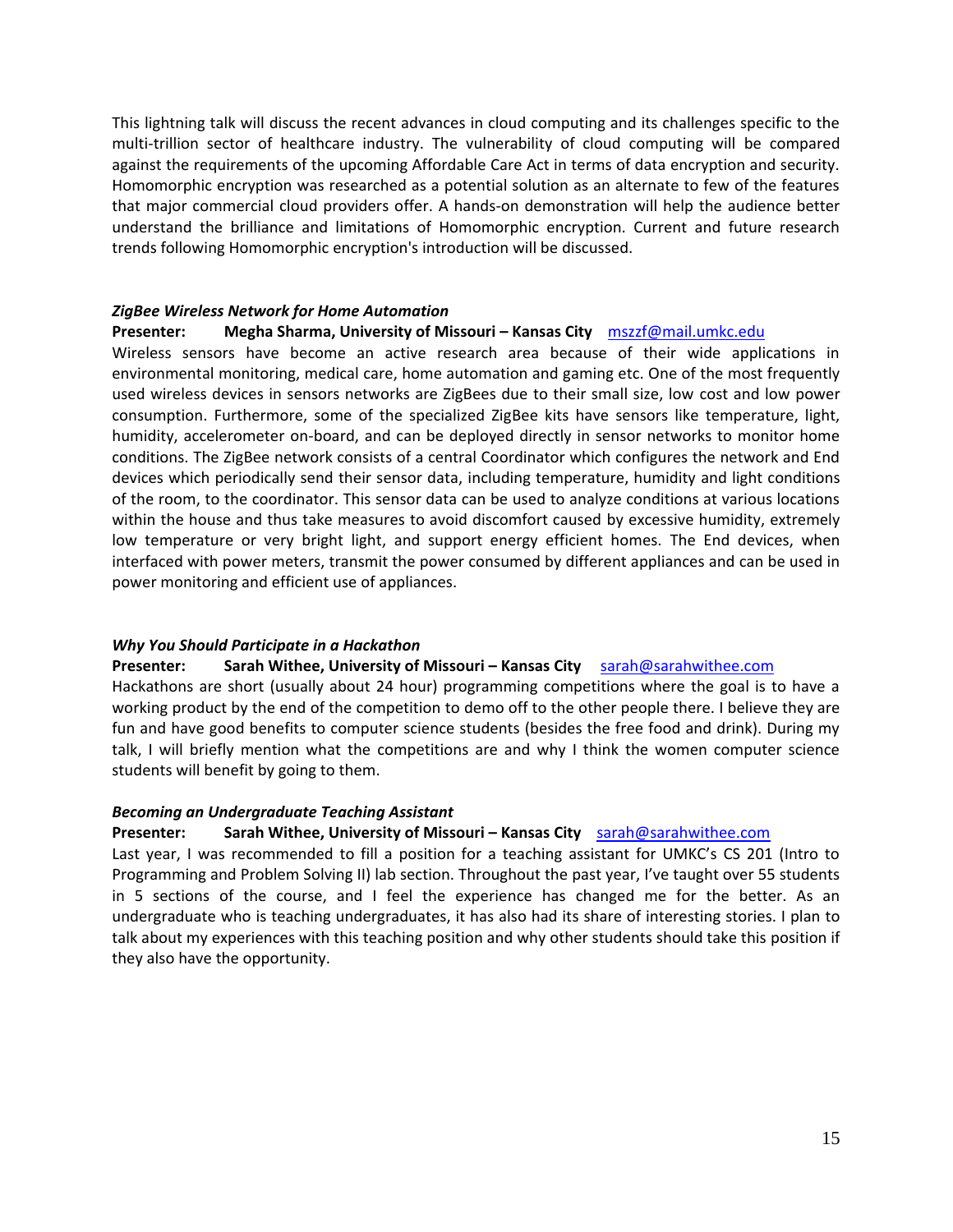#### **Panels**

#### **Dealing With the Boys' Club**

Join industry leaders who will discuss how they have faced obstacles in advancement, in being accepted as a woman in a male-dominated industry, in gaining respect from their male co-workers, or felt excluded from groups of male peers.

#### **Panelists**

Yuvonise Thurmond (Moderator) Sr. Applications Programmer/Analyst Kansas City Power and Light Company

Jill Brungardt Director of Information Security Commerce Bank

*Meilani Conley*, M.I.S, Instructor Computer and Information Sciences Southwest Baptist University

Nicole Wosje Vice President of Global Solutions Perceptive Software

Thuy Copeland Mobile Applications Developer Uhlig, LLC

#### **Imposter Syndrome**

This panel addresses confidence problems that women often have upon entering the computing field. Many young women starting out in undergraduate computing majors and believe that they are not as qualified as men. At the 2011 conference, the Imposter's Panel was made up of technology female executives, who openly shared their confidence problems, especially their original belief that they were not as qualified as men.

#### **Panelists**

Gudrun Neumann (Moderator) Chief Technology Officer and Senior Vice President of Information Technology American Century

Tenley Metcalf Manager of Technical Support Teams Net App

Laura Los College Recruiter Microsoft Corporation Angela Johnston Knowledge Architect Cerner Corporation

Lori Yancey Team Leader, R&D Monsanto